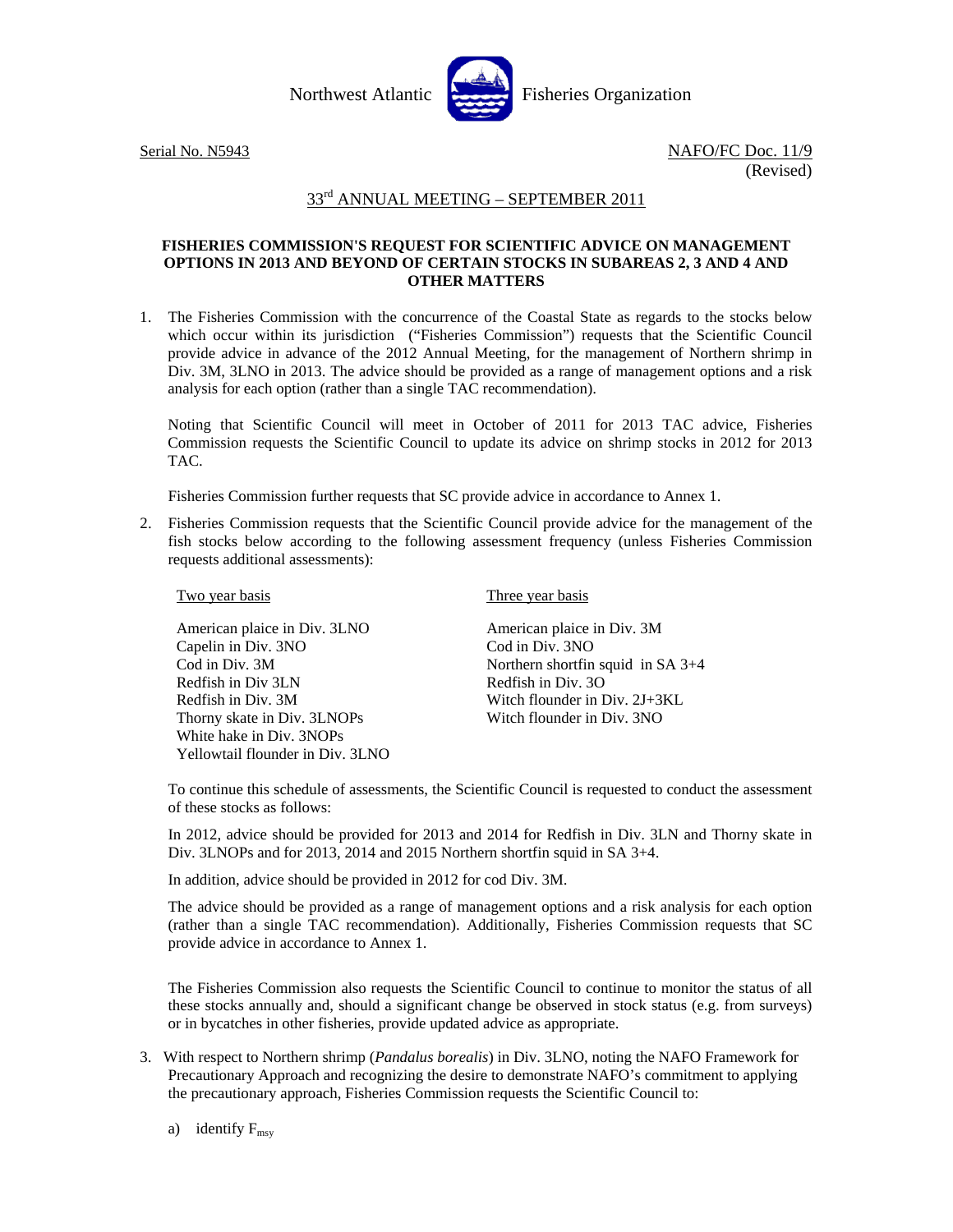- b) identify  $B_{\text{msv}}$
- c) provide advice on the appropriate selection of an upper reference point for biomass (e.g.  $B_{\text{buf}}$ )
- 4. The Fisheries Commission adopted in 2010 an MSE approach for Greenland halibut stock in Subarea 2 + Division 3KLMNO (FC Working Paper 10/7). This approach considers a survey based harvest control rule (HCR) to set a TAC for this stock on an annual basis for the next four year period. The Fisheries Commission requests the Scientific Council to:

a) Monitor and update the survey slope and to compute the TAC according to HCR adopted by the Fisheries Commission according to Annex 1 of FC Working Paper 10/7. b) Advise on whether or not an exceptional circumstance is occurring.

- 5. Fisheries Commission requests the Scientific Council to examine the consequences resulting from a decrease in mesh size in the mid-water trawl fishery for redfish in Div. 3LN to 90mm or lower.
- 6. The Fisheries Commission adopted in September 2011, conservation plans and rebuilding strategies for 3NO cod and 3 LNO American plaice and "recognizing that further updates and development of the plans may be required to ensure that the long term objectives are met". The Fisheries Commission requests the Scientific Council to:
	- a) Provide advice on the addition of a new intermediate reference point (i.e.  $B_{isr}$ ) in the NAFO precautionary approach framework to delineate an additional zone between  $B_{lim}$  and  $B_{max}$  as proposed by the proposed by the working group
	- b) Taking into consideration the new reference point  $B_{isr}$ , provide advice on an updating NAFO PA framework and provide a description for each zone.
	- c) Provide advice on an appropriate selection of the Bisr value for Div. 3NO cod and Div. 3 LNO American plaice.
	- d) Review  $B_{\text{msy}}$  and  $F_{\text{msy}}$  provided in 2011 for both stocks and quantify uncertainty surrounding these estimates.
- 7. Fisheries Commission requests the Scientific Council to review the conservation and rebuilding plans of 3LNO American Plaice (NAFO/FC Doc. 11/4, Annex 4) and 3NO Cod (NAFO/FC Doc. 11/4, Annex 5). Through projections and a risk based approach, evaluate the performance of the present rebuilding plans in terms of expected time frames  $(5/10/15 \text{ years})$  and associated probabilities to reach indicated limit and target biomass levels and catches. Projections should assume appropriate levels of recruitment and the status quo fishing mortality (3-year average scaled and unscaled) until reaching biomass levels above Blim.
- 8. Fisheries Commission requests the Scientific Council to evaluate the Harvest Control Rule (HCR) indicated below as an alternative to the HCR of the 3LNO American Plaice (NAFO/FC Doc. 11/4, Annex 4, item 4) and 3NO Cod (NAFO/FC Doc. 11/4, Annex 5, item 4) Conservation Plans and Rebuilding Strategies. Through projections and a risk based approach, evaluate the performance of this HCR in terms probabilities associated with maintaining Biomass above Blim and ensuring continuous SSB growth. SC should provide SSB and associated catch trajectories for 5 / 10 / 15 years. Projections should assume appropriate levels of recruitment and the status quo fishing mortality (3-year average scaled and unscaled) until reaching biomass levels above Blim.

Harvest Control Rule:

a) When SSB is below Blim:

i. no directed fishing, and

ii. by-catch should be restricted to unavoidable by-catch in fisheries directing for other species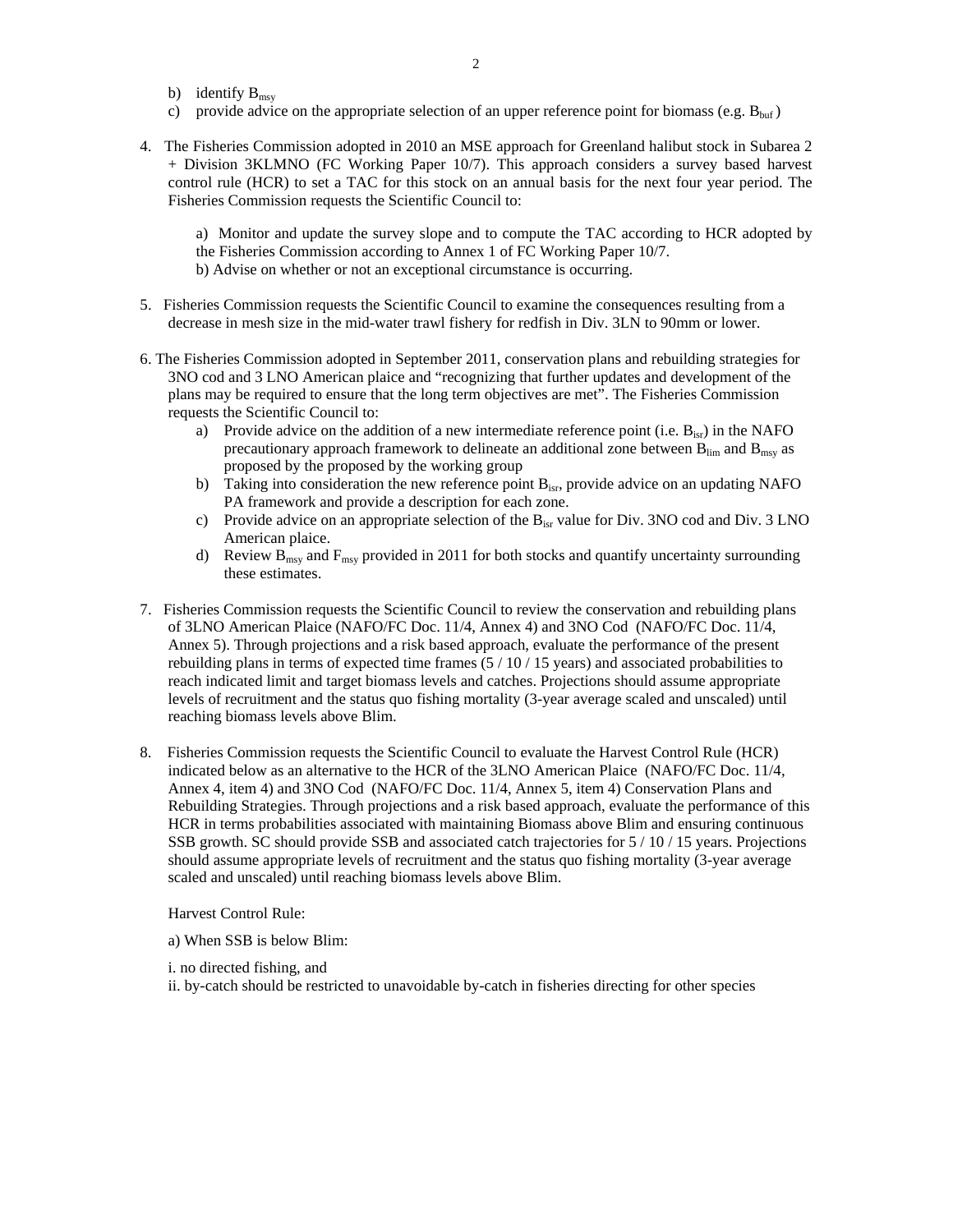b) When SSB is above Blim:

If P y+1 > 0.9 Then  $Fy+1 = F0.1 * Py+1$ 

Else

 $Fy+1=0$ 

 $TACy+1 = B y+1 * Fy+1$ 

Where:

 $Fy+1 = Fishing$  mortality to project catches for the following year.  $Py+1 = Probability$  of projected Spawning Stock Biomass to be above Blim.  $B y+1 =$  Exploitable biomass projected for the following year.

- 9. The Fisheries Commission requests the Scientific Council to conduct a full assessment of 3LNO American Plaice and provide advice in accordance to the rebuilding plan currently in place.
- 10. On the Flemish Cap, there seems to be a connection between the most recent decline of the shrimp stock, the recovery of the cod stock and the reduction of the redfish stock. The Fisheries Commission requests the Scientific Council to provide an explanation on the possible connection between these phenomena. It is also requested that SC advises on the feasibility and the manner by which these three species are maintained at levels capable of producing a combined maximum sustainable yield, in line with the objectives of the NAFO Convention.
- 11. Fisheries Commission requests the Scientific Council to define  $B_{\text{msy}}$  for cod in Division 3M and to propose a Harvest Control Rule (HCR) consistent with the NAFO Precautionary Approach Framework. It also requests the Scientific Council to define the estimated timeframe to reach Bmsy under different scenarios, consistent with the proposed HCR.
- 12. Scientific Council is asked to provide, where available, qualitative and quantitative information including possible comparisons on by-catches of various species in directed fisheries on stocks under NAFO management.
- 13. For the cod stock in Divisions 2J+3KL, the Scientific Council is requested to comment on the trends in biomass and state of the stock in the most recent Science Advisory Report from the Canadian Science Advisory Secretariat.
- 14. Taking note that recent point estimates for 3NO Witch flounder of the Canadian Autumn survey are 2- 3 times higher than in 1994 when the moratorium was first implemented and are among the highest in the times series , and while more variable the recent point estimates of the Canadian Spring survey are abut 50% higher than in 1994:
	- a) What are the relative strengths and weaknesses of all the indices of abundance of witch?
	- b) What are plausible reasons for different abundance trends in the spring and autumn surveys of the SAME STRATA, and what are the rationales to support either set of results over the other?
	- c) How might the confidence intervals around the point estimates over the time series affect the interpretations of stock trend and current status?
	- d) What evidence exists (if any) to indicate whether any changes in natural mortality have occurred since the early 1990's, e.g. condition of the fish?
	- e) Is it plausible there may be a different survey catchability for younger/smaller fish relative to older/larger fish (applicable to witch flounder), and how might this affect our interpretation of stock trends and status?
	- f) What might be reasonable options for reference point proxies, with associated rationale, including those based on one or a combination of survey indices?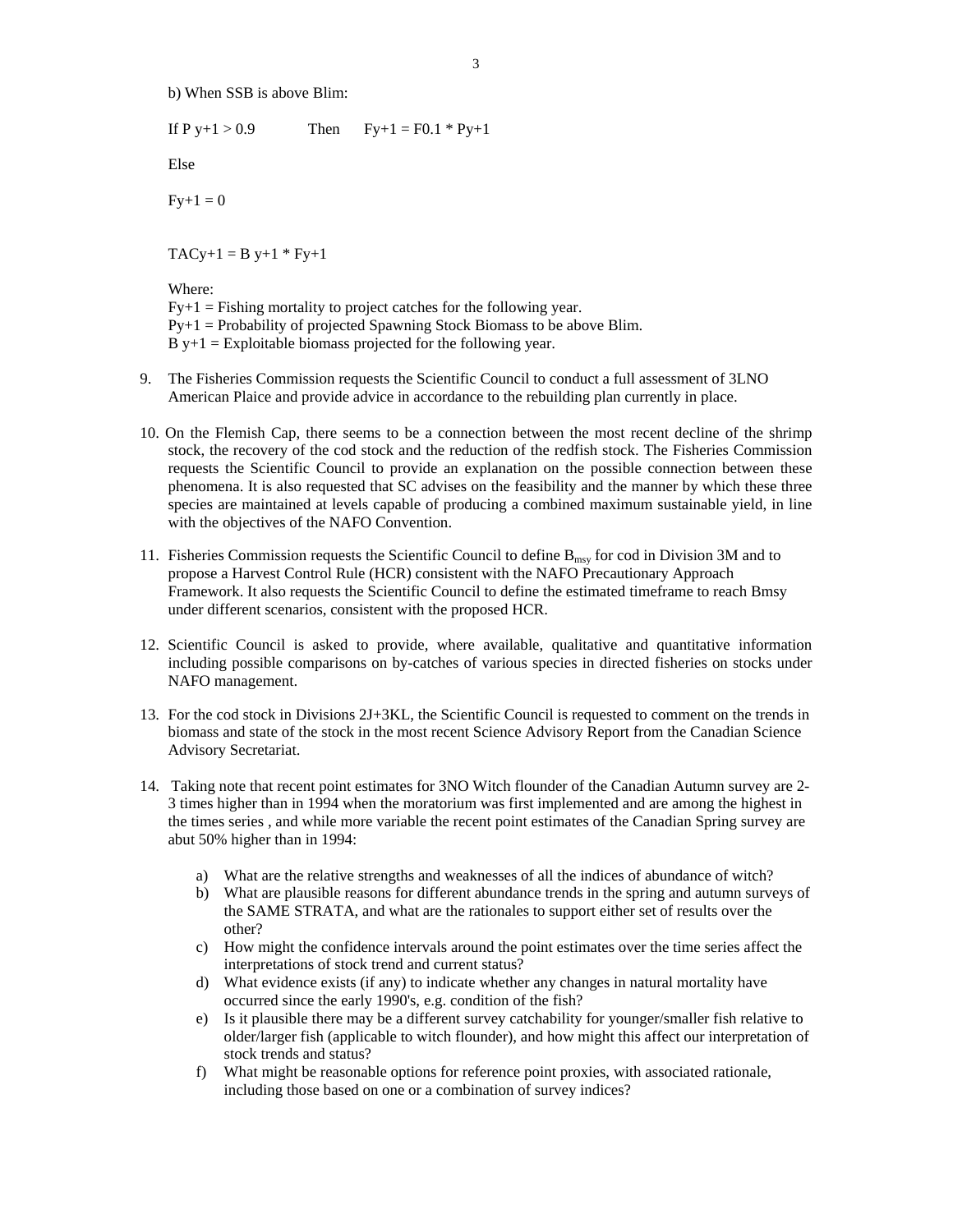- 15. As per the recommendation outlined in the report of the Working Group of Fishery Managers and Scientists on Vulnerable Marine Ecosystems adopted in September 2011, the Fisheries Commission requests the Scientific Council to produce a detailed list of VME indicator species and possibly other VME elements.
- 16. Given the progress made by Scientific Council on the development of the GIS model for the evaluation of bycatch thresholds for sponges as requested by Fisheries Commission in its 2010 Annual Meeting, and mindful of the need for further refining this modelling framework, as well as exploring its potential utility for its application to other VME-defining species, Fisheries Commission requests the Executive Secretary to provide to the Scientific Council anonymous VMS data in order to further develop the current sponge model as requested by the Fisheries Commission in 2010 and to assess the feasibility of developing similar models for other VME-defining species(e.g. corals).
- 17. Fisheries Commission requests the Scientific Council to make recommendations for encounter thresholds and move on rules for groups of VME indicators including sea pens, small gorgonian corals, large gorgonian corals, sponge grounds and any other VME indicator species that meet the FAO Guidelines for VME and SAI. Consider thresholds for 1) inside the fishing footprint and outside of the closed areas and 2) outside the fishing footprint in the NRA, and 3) for the exploratory fishing area of seamounts if applicable.
- 18. Noting Article 4bis Assessment of bottom fishing of the NAFO Conservation and Enforcement measures. " The Scientific Council, with the co-operation of Contracting Parties, shall identify, on the basis of best available scientific information, vulnerable marine ecosystems in the Regulatory Area and map sites where these vulnerable marine ecosystem are known to occur or likely to occur and provide such data and information to the Executive Secretary for circulation to all Contracting Parties".

 The Fisheries Commission requests the Scientific Council to produce a comprehensive map of the location of VME indicator species and elements in the NRA as defined in the FAO International Guidelines for the Management of Deep Sea Fisheries in the High Seas. This includes canyon heads and spawning grounds and any other VME not protected by the current closures to protect coral and sponge. This will be used by Contracting Parties to complete impact assessments

19. As stated in the "Reassessment of the Impact of NAFO Managed Fisheries on known or Likely Vulnerable Marine Ecosystems" (NAFO FC WP 11/24), the Scientific Council in collaboration with the Working Group of Fishery Managers and Scientists on Vulnerable Marine Ecosystem will conduct a reassessment of NAFO bottom fisheries by 2016 and every 5 years thereafter. In preparation for reassessments, the Fisheries Commission requests the Scientific Council to develop a workplan for completing the initial reassessment and identifying the resources and information to do so.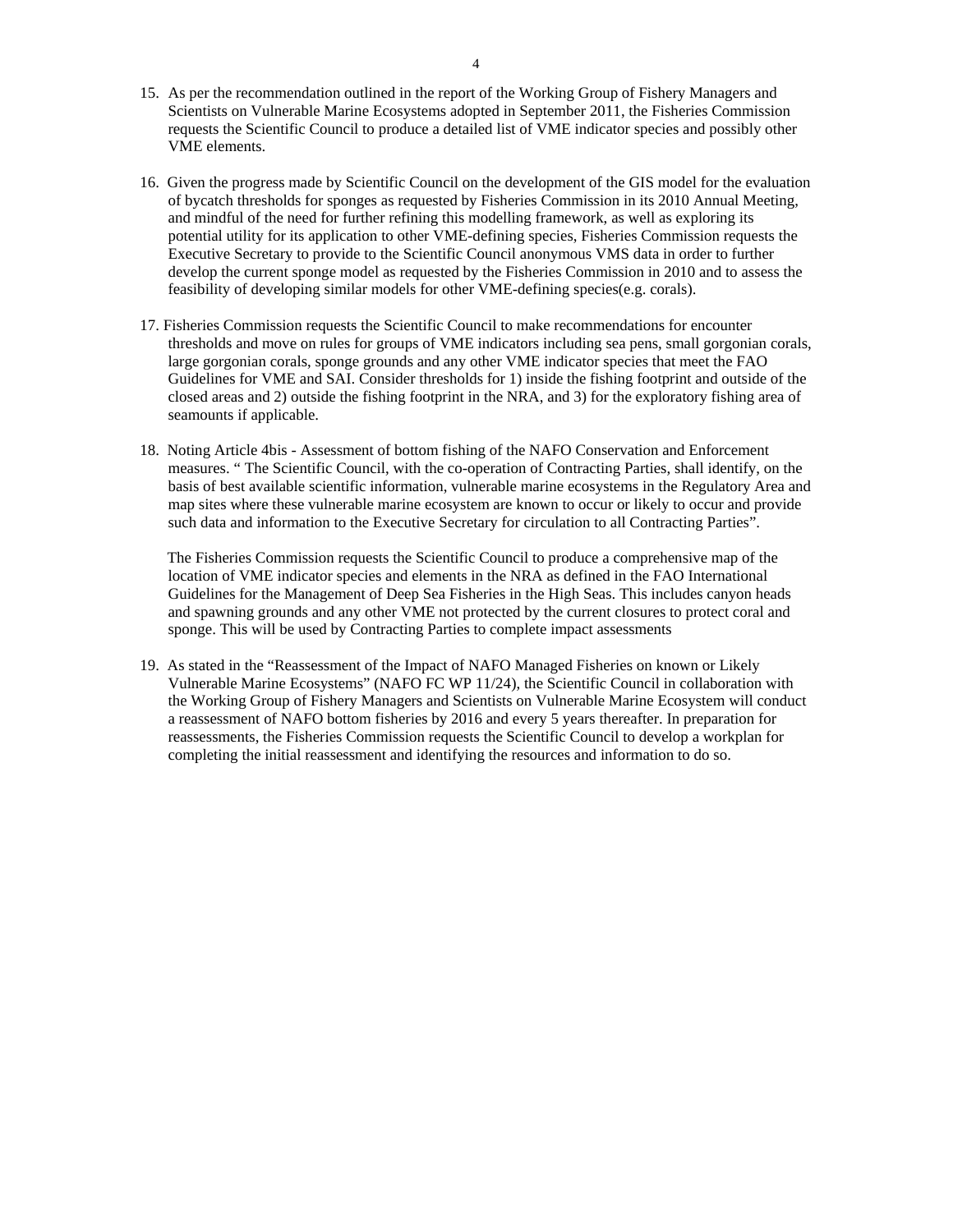## **Annex1 – Additional guidance in regards to questions 1 and 2.**

Mindful of the desire to move to a risk-based approach in the management of fish stocks, Fisheries Commission requests the Scientific Council to provide a range of management options as well as a risk analysis for each option as outlined in the provisions below, rather than a single TAC recommendation.

- 1. The Fisheries Commission request the Scientific Council to consider the following in assessing and projecting future stock levels for those stocks listed above. These evaluations should provide the information necessary for the Fisheries Commission to consider the balance between risks and yield levels, in determining its management of these stocks:
	- a) The preferred tool for the presentation of a synthetic view of the past dynamics of an exploited stock and its future development is a stock assessment model, whether age-based or ageaggregated.
	- b) For those stocks subject to analytical-type assessments, the status of the stocks should be reviewed and catch options evaluated in terms of their implications for fishable stock size in both the short and long term. As general reference points, the implications of fishing at  $F_{0.1}$  and  $F_{2011}$  in 2013 and subsequent years should be evaluated. The present stock size and spawning stock size should be described in relation to those observed historically and those expected in the longer term under this range of options.
	- c) For those stocks subject to general production-type assessments, the time series of data should be updated, the status of the stock should be reviewed and catch options evaluated in the way described above to the extent possible. In this case, the level of fishing effort or fishing mortality (F) required to take two-thirds MSY catch in the long term should be calculated.
	- d) For those resources for which only general biological and/or catch data are available, few standard criteria exist on which to base advice. The stock status should be evaluated in the context of management requirements for long-term sustainability and the advice provided should be consistent with the precautionary approach.
	- e) Spawning stock biomass levels considered necessary for maintenance of sustained recruitment should be recommended for each stock, defined in relation to both long-term productivity regimes, and current productivity regimes to the extent these may differ. In those cases where present spawning stock size is a matter of scientific concern in relation to the continuing reproductive potential of the stock, options should be offered that specifically respond to such concerns.
	- f) Information should be provided on stock size, spawning stock sizes, recruitment prospects, fishing mortality, catch rates and catches implied by these management strategies for the short and the long term in the following format:
		- I. For stocks for which analytical-type assessments are possible, graphs should be provided of all of the following for the longest time-period possible:
			- historical yield and fishing mortality;
			- spawning stock biomass and recruitment levels;
			- catch options for the year 2013 and subsequent years over a range of fishing mortality rates (for as many years as the data allow)
			- (F) at least from  $F_{0.1}$  to  $F_{\text{max}}$ ;
			- spawning stock biomass corresponding to each catch option;
			- yield-per-recruit and spawning stock per recruit values for a range of fishing mortalities.
		- II. For stocks for which advice is based on general production models, the relevant graph of production as a function of fishing mortality rate or fishing effort should be provided. Age aggregated assessments should also provide graphs of all of the following for the longest time period possible:
			- exploitable biomass (both absolute and relative to  $B_{MSY}$ )
			- yield/biomass ratio as a proxy for fishing mortality (both absolute and relative to  $F_{MSY}$ )
			- estimates of recruitment from surveys, if available.